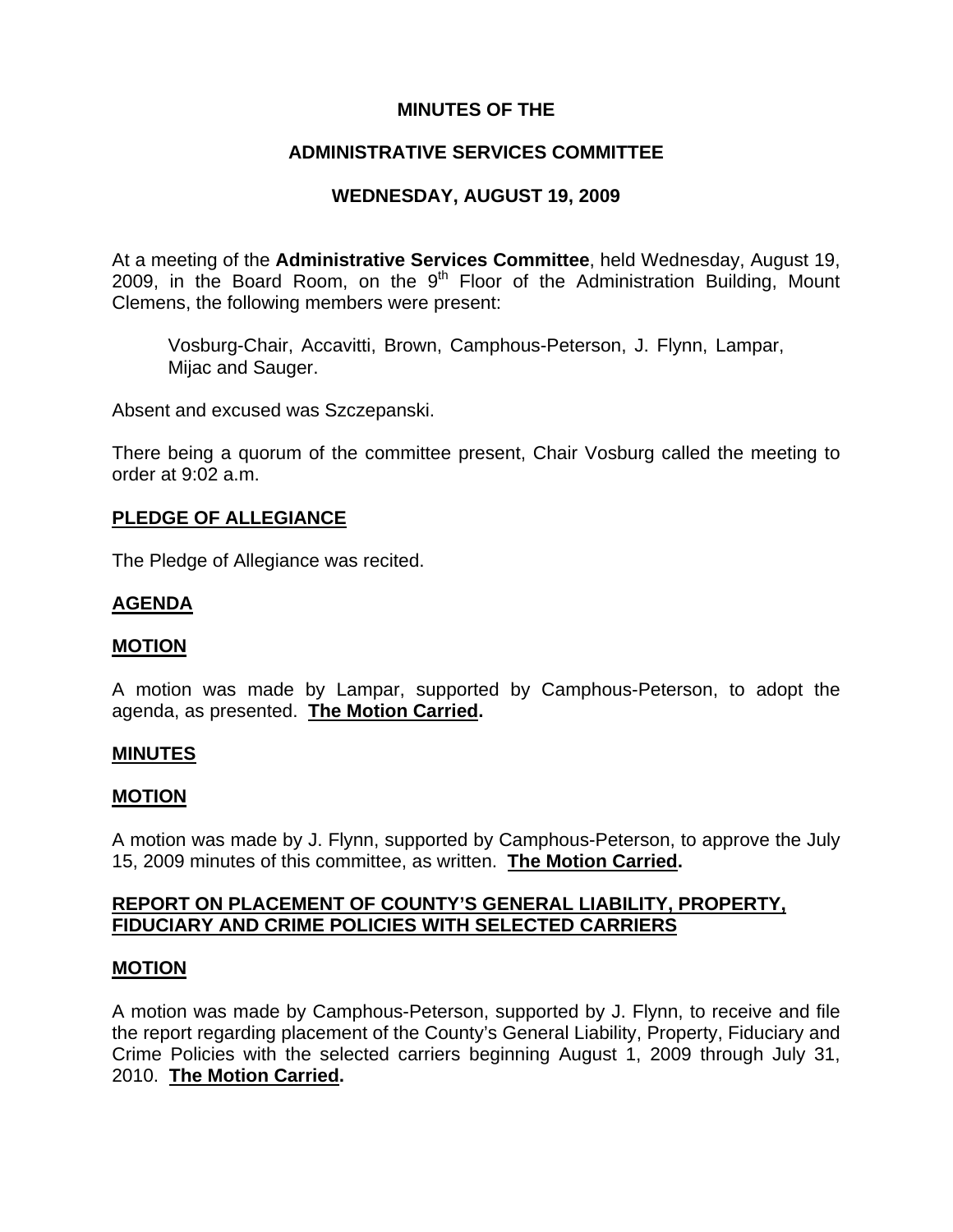# **AUTHORIZE CLERK/REGISTER OF DEEDS TO ENTER INTO CONTRACT WITH ACS TO BACK SCAN BIRTH RECORDS**

### **COMMITTEE RECOMMENDATION – MOTION**

A MOTION WAS MADE BY SAUGER, SUPPORTED BY J. FLYNN, TO RECOMMEND THAT THE BOARD OF COMMISSIONERS AUTHORIZE CLERK/REGISTER OF DEEDS TO ENTER INTO A CONTRACT WITH ACS TO BACK SCAN BIRTH RECORDS AT 16 CENTS PER PIECE AT A TOTAL COST NOT TO EXCEED \$16,000; FUNDING IS AVAILABLE IN THE CLERK AND REGISTER OF DEEDS SPECIAL PROJECTS ACCOUNTS.

The following commissioners spoke: Accavitti and Lampar.

Chair Vosburg called for a vote on the motion and **THE MOTION CARRIED WITH ACCAVITTI VOTING "NO."** 

# **REQUEST TO FILL FIVE CO-OP POSITIONS IN CLERK/REGISTER OF DEEDS OFFICES**

### **COMMITTEE RECOMMENDATION – MOTION**

A MOTION WAS MADE BY BROWN, SUPPORTED BY SAUGER, TO RECOMMEND THAT THE BOARD OF COMMISSIONERS AUTHORIZE THE FILLING OF FIVE CO-OP POSITIONS IN THE CLERK/REGISTER OF DEEDS OFFICES AT A COST NOT TO EXCEED \$41,100 ANNUALLY AS CURRENTLY BUDGETED FROM CLERK AND REGISTER OF DEEDS ACCOUNTS 70203 (BUDGET PART-TIME). **THE MOTION CARRIED WITH ACCAVITTI VOTING "NO."** 

### **AUTHORIZE FUNDING FOR A COUNTYWIDE ELECTION ON TUESDAY, NOVEMBER 3 FOR SUBMISSION OF A PROPOSED COUNTY CHARTER**

### **MOTION**

A motion was made by Accavitti, supported by Lampar, to authorize funding for a countywide election to be conducted on Tuesday, November 3, 2009 for submission of a proposed County Charter to the electorate at a cost not to exceed \$420,000. The County shall not reimburse municipalities already conducting a regularly scheduled election on November 3, 2009. Those municipalities include: Center Line, Eastpointe, Fraser, Memphis, Mount Clemens, New Baltimore, Richmond City, Roseville, St. Clair Shores, Sterling Heights and Utica. The County shall reimburse municipalities not conducting a regularly scheduled election on November 3, 2009 for the reasonable cost of the election. Those municipalities include: Grosse Pointe Shores, Warren, Armada Township, Bruce Township, Chesterfield Township, Clinton Township, Harrison Township, Lenox Township, Macomb Township, Ray Township, Richmond Township, Shelby Township and Washington Township. If a municipality not conducting a regularly scheduled election places a local proposal on the ballot at the November 3,